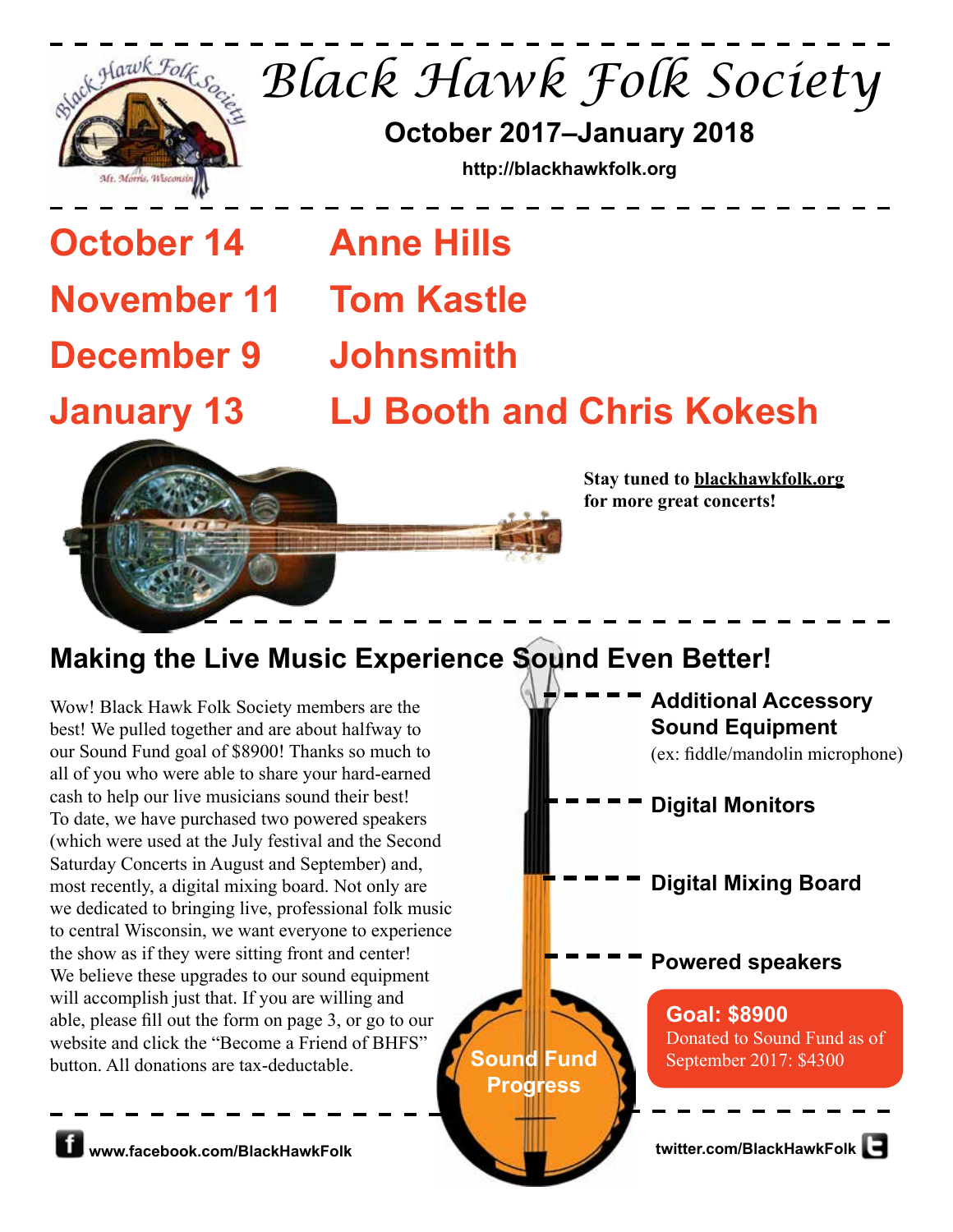

# *CALENDAR OF EVENTS*



**3rd Tuesday Acoustic Jams 6:30-8:30 PM -** Wautoma Public Library east entrance meeting room. **OCT. 17, NOV. 21,** (no Dec. Jam) **JAN. 16**

**3rd Wednesday Council Meetings OCT. 18 -** Tom's **NOV. 15 -** Judy and Brian's **DEC. -** No council meeting **JAN. 17 - Betty and Paul's** 



#### **OCTOBER 2017 OCT. 14 (Saturday, 7:00 PM)** Singer-songwriter **Anne Hills** is a national touring artist, with "one of the most glorious voices in all of contemporary folk music," according to a Chicago Tribune music critic. Tom Paxton adds, "She is quite simply one of my absolute favorite songwriters." www.annehills.com There will be a potluck before the concert at 6:00 PM.



#### **NOVEMBER 2017 NOV. 11 (Saturday, 7:00 PM): Tom Kastle** will share with us his love of maritime lore and song through his powerful voice, accompanied by 6- and 12-string guitar (and maybe concertina and free reed instruments). This singer, actor, songwriter and storyteller will liven up your November like no other! www.tomkastle.com

There will be a potluck before the concert at 6:00 PM.

#### **DECEMBER 2017 DEC. 9 (Saturday, 7:00 PM)** For the past thirtyplus years, **Johnsmith** has been sharing his music all across America and abroad with soul, sincerity, style and grace. *Sing Out!* magazine describes his music as, "open-hearted, unpretentious, grounded in the personal, yet always accessible and universal." www.johnsmithmusic.com

There will be a potluck before the concert at 6:00 PM.



## **JANUARY 2018**

**JAN. 13 (Saturday, 7:00 PM):** We are thrilled to welcome back **Chris Kokesh and LJ Booth!** LJ is an accomplished singer and songwriter with a distinctive finger-picking style. Chris is a seasoned fiddler, singer and songwriter who toured nationally for 15 years with *Misty River* before joining LJ. This duo takes great joy in combining their haromonic voices and instruments. Join us for a memorable evening of story and song.

There will be a potluck before the concert at 6:00 PM.

**Concerts are held at Mountain View Community Center N3137 21st Lane just off Highway 152, south of Mt. Morris.**

Check our website for further updates and other information: **http://blackhawkfolk.org**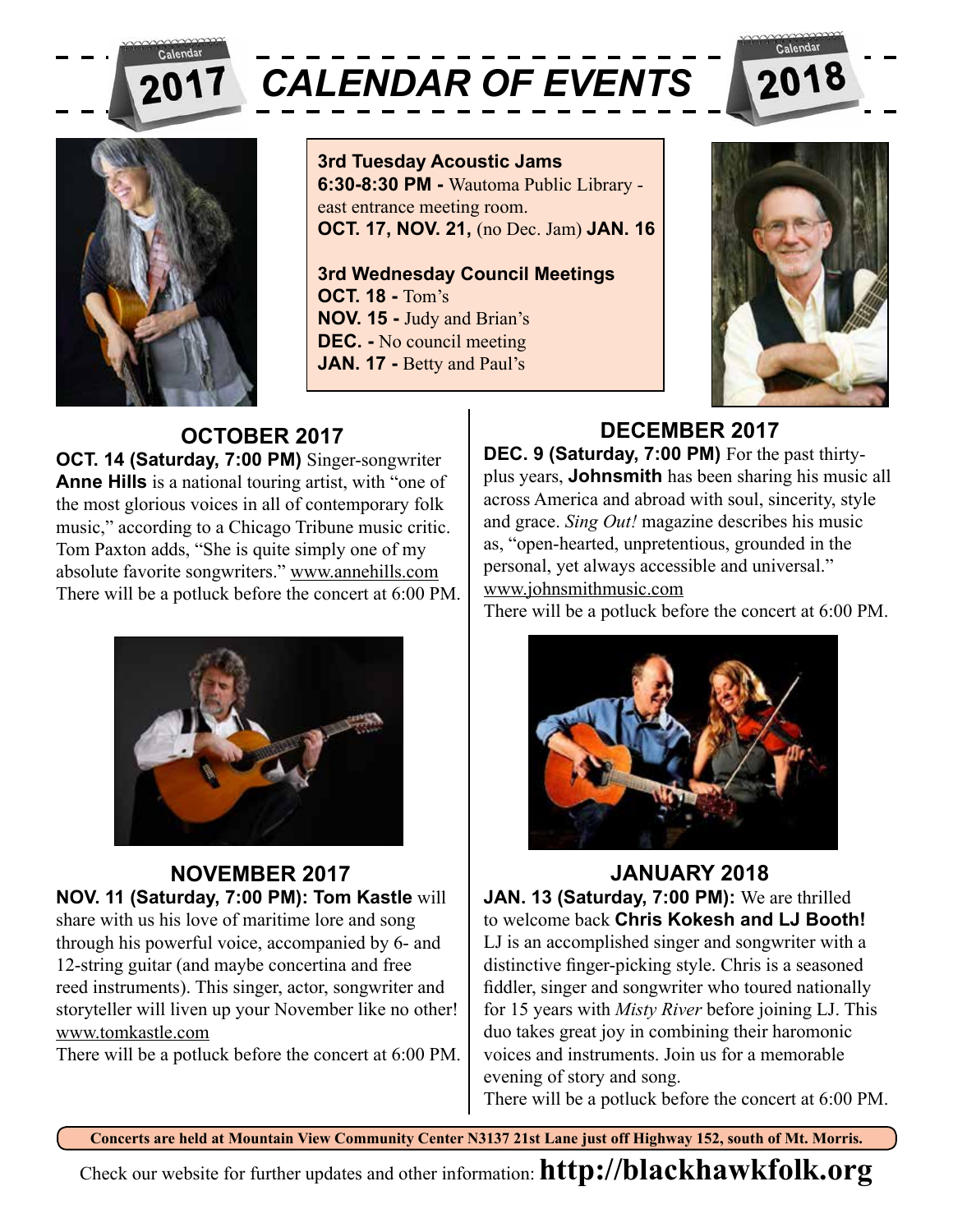## **Help Support Live Music in Waushara County!**

If you enjoy the monthly concerts and annual festival and want them to continue, please consider a taxdeductible donation to Black Hawk Folk Society. All funds go directly to operation costs. Please print clearly.

#### **Become a Friend of Black Hawk Folk Society:**

- **Banjo** level (\$25)
- **Mandolin** level (\$50)
- **Fiddle** level (\$100)
- Guitar level (\$200 or more) Season Co-sponsor (\$250)
- **Newsletter** donation (\$5)
- **Sound Fund** donation (2017-2018)

Bring this completed form, along with your contribution to any of our events,

or mail to: **Black Hawk Folk Society PO Box 1093 Wautoma, WI 54982**

(Please make checks payable to **Black Hawk Folk Society**.)

#### **Thanks to Our 2017-2018 Season Co-sponsors**

Janet Scalpone The Dick Hansen Family Paul and Betty Hagan Conners/Barrett & Company LLC Nielsen's Red Rooster Studio Bob Hanson and Karen Ingvoldstad Kiwanis Club of Wautoma Mt. Morris Mill Coffee Shop The Frey Family Foundation Wautoma Public Library

#### **TOTAL ENCLOSED \$\_\_\_\_\_\_\_\_\_\_**

| Name                                             |
|--------------------------------------------------|
| Address                                          |
| City/State/Zip                                   |
| Email                                            |
| $\Box$ Please send my newsletter via email only. |
| Thank you for your contribution!                 |
|                                                  |

#### **About Our Concerts**

**Evening Concerts** ~ August through May

- 2nd Saturday of the month at 7:00 PM
- Potluck dinner at 6:00 PM
- Admission: \$8 for adults, FREE for ages 12 & under
- Mountain View Community Center (N3137 21st Lane, just off Highway 152, south of Mt. Morris)

#### **Acoustic Jam Sessions** ~ monthly

- 3rd Tuesday of the month from 6:30-8:30 PM
- Wautoma Public Library (east entrance)

#### **About Black Hawk Folk Society**

Black Hawk Folk Society is a nonprofit  $501(c)(3)$  organization, and all contributions are tax deductible as allowed by law. For information, please contact the appropriate council member:

| <b>Bookings/Fundraising</b> Tom Barrett, Chair, tomstraydog@aim.com                         |
|---------------------------------------------------------------------------------------------|
| Vendor Wrangler/Historian Judy Van Schoyck-Fritschler, (608) 586-4317, locustyiew@maqs.net  |
|                                                                                             |
|                                                                                             |
|                                                                                             |
| <b>Technical Engineer</b> Travis Talbott, (715) 570-5984, trtalbott@yahoo.com               |
| <b>Council Member at Large</b> Guy Kaplan, Vice-chair, (715) 228-3662, gk500@uniontel.net   |
| <b>Council Member Emeritus</b> Dave Gunderson, (920) 787-7862, davegunderson@cornerofgs.com |
| <b>Council Member Emeritus</b> Betty Trowbridge, trowbridgeb@yahoo.com                      |
| Founding Member/Facilities Pat Connolly, (920) 295-2642, connolly7016@icloud.com            |

\*Paul is looking to pass the reins of Treasurer on to a dedicated BHFS volunteer. Please contact us if you are interested.